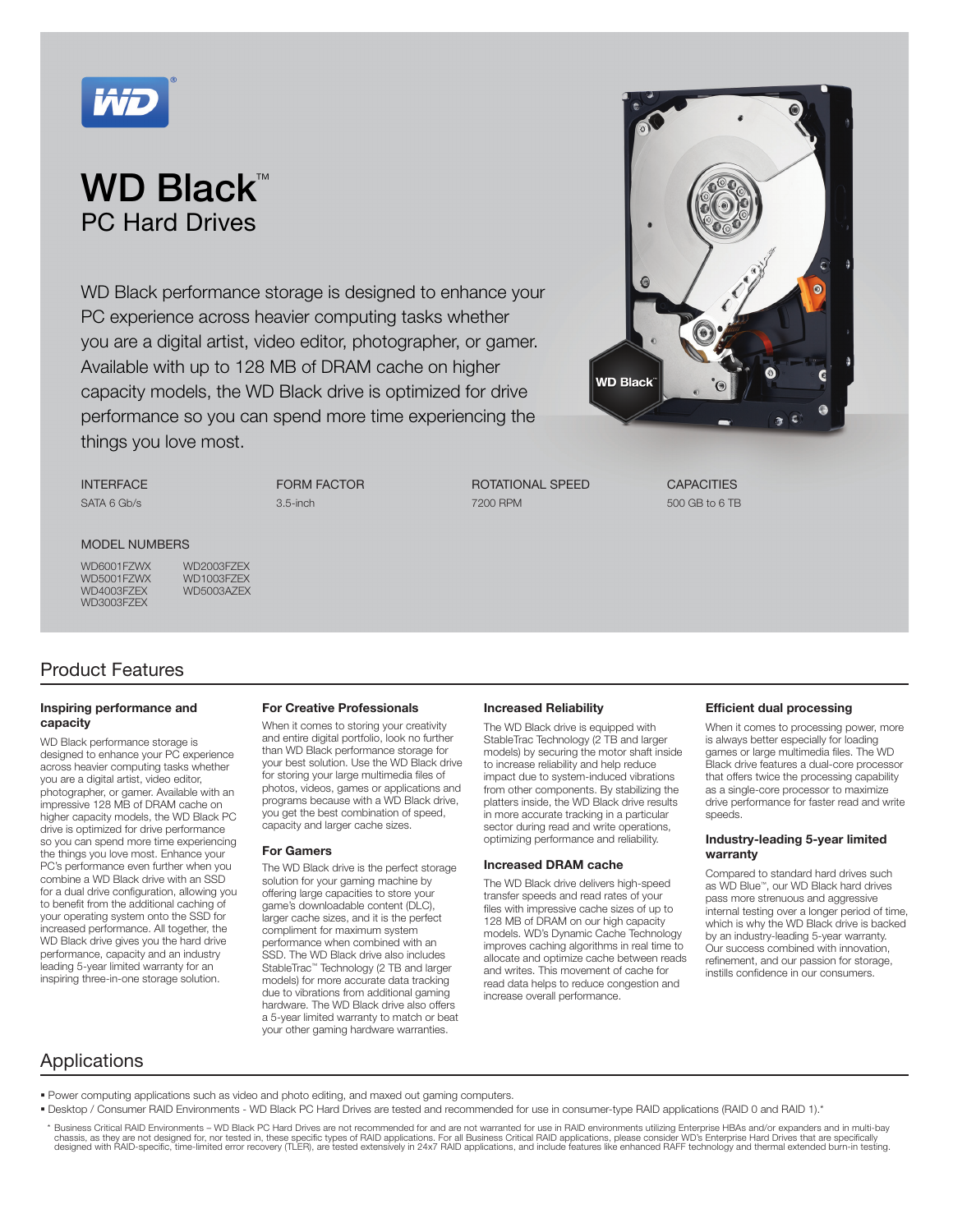

# WD Black<sup>™</sup>

| <b>Specifications</b>                                                                   | 6 TB                      | 5TB                       | 4 TB                      | 3 TB                      |
|-----------------------------------------------------------------------------------------|---------------------------|---------------------------|---------------------------|---------------------------|
| Model number                                                                            | WD6001FZWX                | WD5001FZWX                | WD4003FZFX                | WD3003FZEX                |
| Interface                                                                               | SATA 6 Gb/s               | SATA 6 Gb/s               | SATA 6 Gb/s               | SATA 6 Gb/s               |
| Formatted capacity <sup>2</sup>                                                         | 6 TB                      | 5TB                       | 4 TB                      | 3 TB                      |
| Form factor                                                                             | $3.5$ -inch               | 3.5-inch                  | 3.5-inch                  | $3.5$ -inch               |
| Advanced Format (AF)                                                                    | Yes                       | Yes                       | Yes                       | Yes                       |
| RoHS compliant <sup>3</sup>                                                             | Yes                       | Yes                       | Yes                       | Yes                       |
| Performance                                                                             |                           |                           |                           |                           |
| Data transfer rate (max)<br>Buffer to host<br>Host to/from drive (sustained)            | 6 Gb/s<br>218 MB/s        | 6 Gb/s<br>194 MB/s        | 6 Gb/s<br>171 MB/s        | 6 Gb/s<br>168 MB/s        |
| Cache (MB)                                                                              | 128                       | 128                       | 64                        | 64                        |
| Rotational speed (RPM)                                                                  | 7200                      | 7200                      | 7200                      | 7200                      |
| <b>Reliability/Data Integrity</b>                                                       |                           |                           |                           |                           |
| Load/unload cycles <sup>4</sup>                                                         | 300,000                   | 300,000                   | 300,000                   | 300,000                   |
| Non-recoverable read errors per bits<br>read                                            | $<$ 1 in 10 <sup>14</sup> | $<$ 1 in 10 <sup>14</sup> | $<$ 1 in 10 <sup>14</sup> | $<$ 1 in 10 <sup>14</sup> |
| Limited warranty (years) <sup>5</sup>                                                   | 5                         | 5                         | 5                         | 5                         |
| <b>Power Management</b>                                                                 |                           |                           |                           |                           |
| Average power requirements (W)<br>Read/Write<br>Idle<br>Standby/Sleep                   | 10.6<br>7.6<br>1.6        | 10.6<br>7.6<br>1.6        | 9.5<br>8.1<br>1.3         | 9.5<br>8.1<br>1.3         |
| <b>Environmental Specifications®</b>                                                    |                           |                           |                           |                           |
| Temperature (°C)<br>Operating<br>Non-operating                                          | 5 to 55<br>$-40$ to $70$  | 5 to 55<br>-40 to 70      | 5 to 55<br>-40 to 70      | 5 to 55<br>-40 to 70      |
| Shock (Gs)<br>Operating (2 ms, write)<br>Operating (2 ms, read)<br>Non-operating (2 ms) | 30<br>65<br>300           | 30<br>65<br>300           | 30<br>65<br>300           | 30<br>65<br>300           |
| Acoustics (dBA) <sup>7</sup><br>Idle<br>Seek (average)                                  | 31<br>34                  | 31<br>34                  | 29<br>34                  | 29<br>34                  |
| <b>Physical Dimensions</b>                                                              |                           |                           |                           |                           |
| Height (in./mm, max)                                                                    | 1.028/26.1                | 1.028/26.1                | 1.028/26.1                | 1.028/26.1                |
| Length (in./mm, max)                                                                    | 5.787/147                 | 5.787/147                 | 5.787/147                 | 5.787/147                 |
| Width (in./mm, $\pm$ .01 in.)                                                           | 4/101.6                   | 4/101.6                   | 4/101.6                   | 4/101.6                   |
| Weight (lb./kg,)                                                                        | $1.58/0.72 \pm 3%$        | $1.66/0.75 \pm 3\%$       | $1.50/0.68 \pm 10\%$      | $1.40/0.64 \pm 10\%$      |

<sup>1</sup> Not all products may be available in all regions of the world.

<sup>2</sup> As used for storage agach); one mapply@ (MB) = one million bytes, and metable mapply the metable (TB) = one trillion bytes, and one tradefully and a state accords of particle particle and the second of the second of th

<sup>3</sup> WD hard drive products manufactured and sold worldwide after June 8, 2011, meet or exceed Restriction of Hazardous Substances (RoHS) compliance requirements as mandated by the RoHS Directive 2011/65/EU.

4 Maximum burst rate running the Mode 5 Ultra ATA transfer mode.

5 Controlled unload at ambient condition.

 $^6$  See http://support.wd.com/warranty for regional specific warranty details.

 $7$  No non-recoverable errors during operating tests or after non-operating tests.

8 Sound power level.